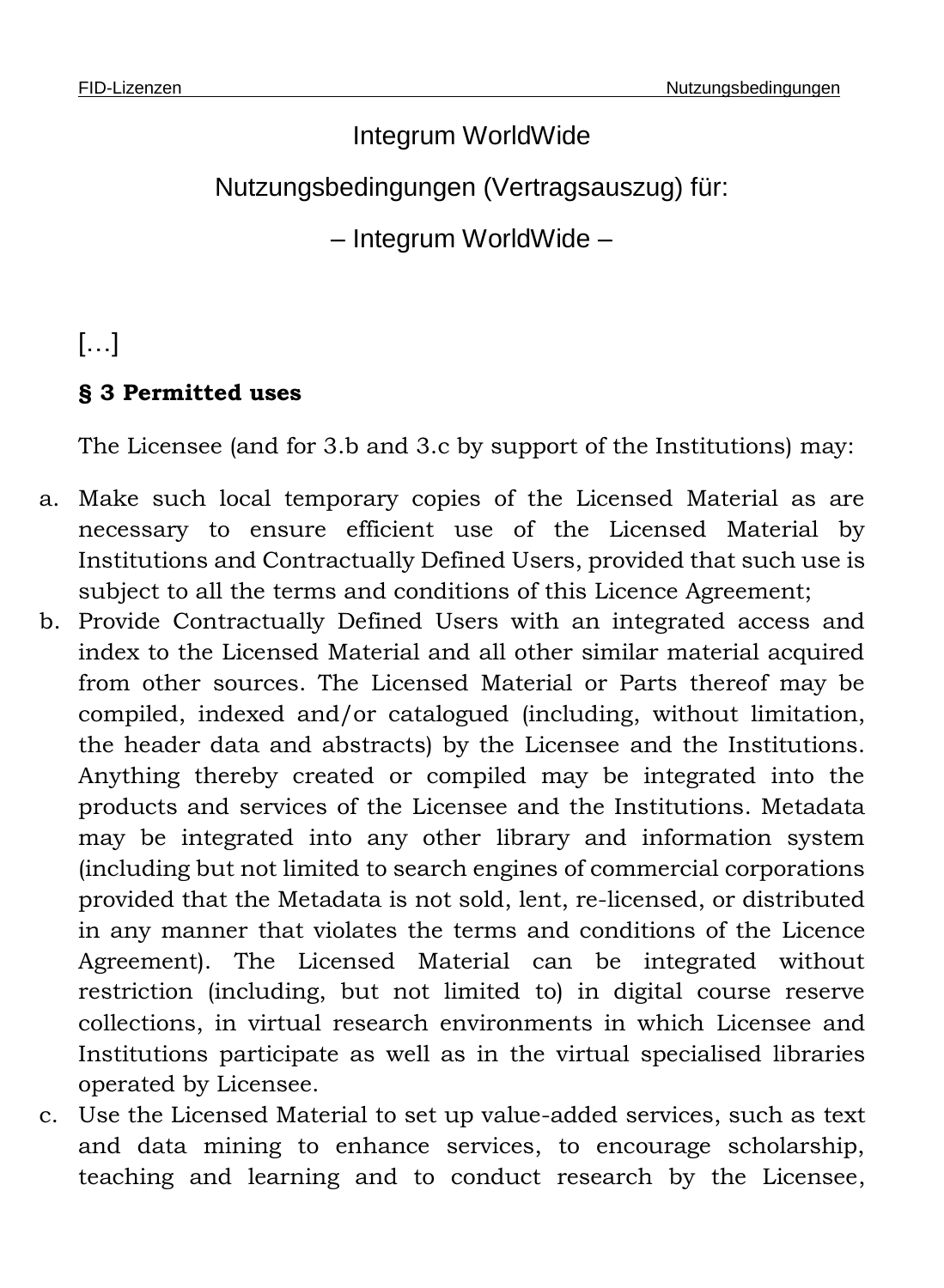Institutions and the Contractually Defined Users according to the following principles, as long as the purpose is not to create a product for use by third parties that would substitute the Licensed Material: Raw data may be extracted from the Licensed Material. Text and data mining may be performed on the unchanged Licensed Material or on extracted data (including but not limited to reproducing, storing, adapting, assembling large collections or extracting substantial portions of data and analysing them). The raw data is research data and may be stored, published and distributed in any medium or form under any licence in order to ensure reproducibility and sustainability, as long as the Licensed Material cannot be reconstructed in its original, human readable form. The Publisher will cooperate with Licensee and Institutions as reasonably necessary in making the Licensed Material available in a manner and form most useful to the Licensee, Institutions and Contractually Defined Users. Attribution must be made to the Publisher in an appropriate manner and form.

- d. Supply to a user of another library (whether by post, fax or secure electronic transmission) a single copy of an electronic original of an individual document including any supplementary content published in connection to the document.
- e. Run test routines, verifying access to all licensed items. Testing conditions will be clearly defined. Usage generated by test runs will not be part of the usage statistics delivered. The Licensee may commission third parties to perform such measures.
- f. Allow Contractually Defined Users to:
- Make such local temporary copies of the Licensed Material as are necessary to ensure efficient use of the Licensed Material, provided that such use is subject to all the terms and conditions of this Licence Agreement;
- Access the Licensed Material by Secure Authentication in order to search, retrieve, display and view the Licensed Material;
- Electronically save Parts of the Licensed Material;
- Print out single copies of Parts of the Licensed Material;
- Incorporate Parts of the Licensed Material in printed and electronic course packs, study packs, resource lists and in any other material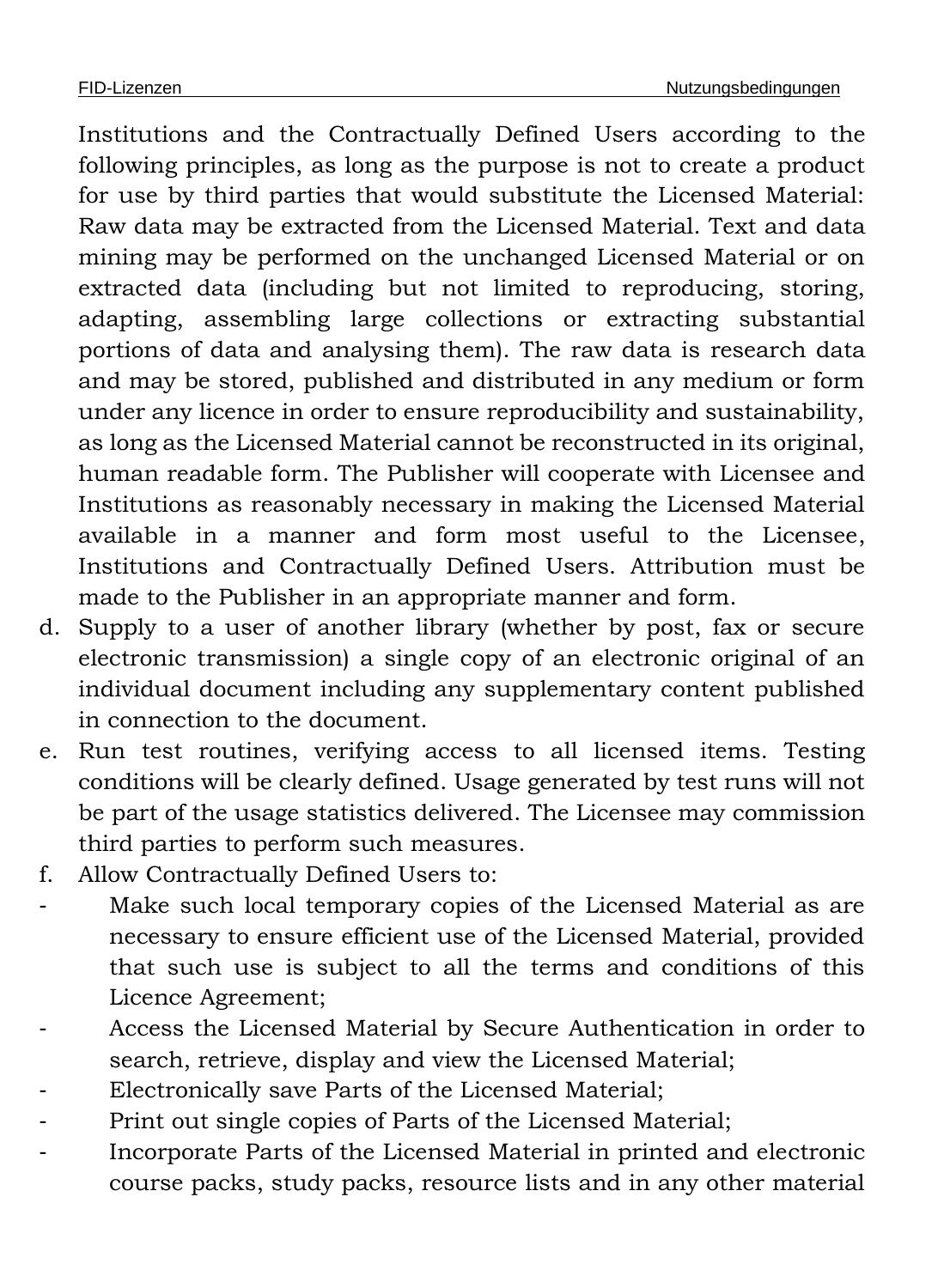(including but not limited to multi-media works) and/or in virtual and managed environments (including but not limited to virtual learning environments, managed learning environments, virtual research environments and library environments) hosted on a Secure Network. Each item has to carry appropriate acknowledgement of the source, listing title and author.

- Incorporate Parts of the Licensed Material in printed or electronic form in assignments and portfolios, theses and in dissertations ("the Academic Works"), including reproductions of the Academic Works for personal use and library deposit. Reproductions in printed or electronic form of Academic Works may be provided to sponsors of such Academic Works. Each item has to carry appropriate acknowledgement of the source;
- Provide single printed or electronic copies of single Parts of the Licensed Material at the request of other individual Contractually Defined Users;
- Provide single printed or electronic copies of single Parts of the Licensed Material to third-party colleagues for their scholarly, educational, scientific or research use;
- Display, download and print Parts of the Licensed Material for the purpose of promotion of the Licensed Material, testing of the Licensed Material, or for training other Contractually Defined Users; - Publicly display or publicly perform Parts of the Licensed Material as part of a presentation at a seminar, conference, workshop, or other such similar activity;
- Deposit in perpetuity the learning and teaching objects as referred to in § 3.1.b on servers operated by the Licensee or by a third party. The use of such material is limited to Contractually Defined Users
- Use the Licensed Material to set up value-added services, such as text and data mining to enhance services, to encourage scholarship, teaching and learning and to conduct research by Licensee and Contractually Defined Users according to the following principles, as long as the purpose is not to create a product for use by third parties that would substitute the Licensed Material: Raw data may be extracted from the Licensed Material. Text and data mining may be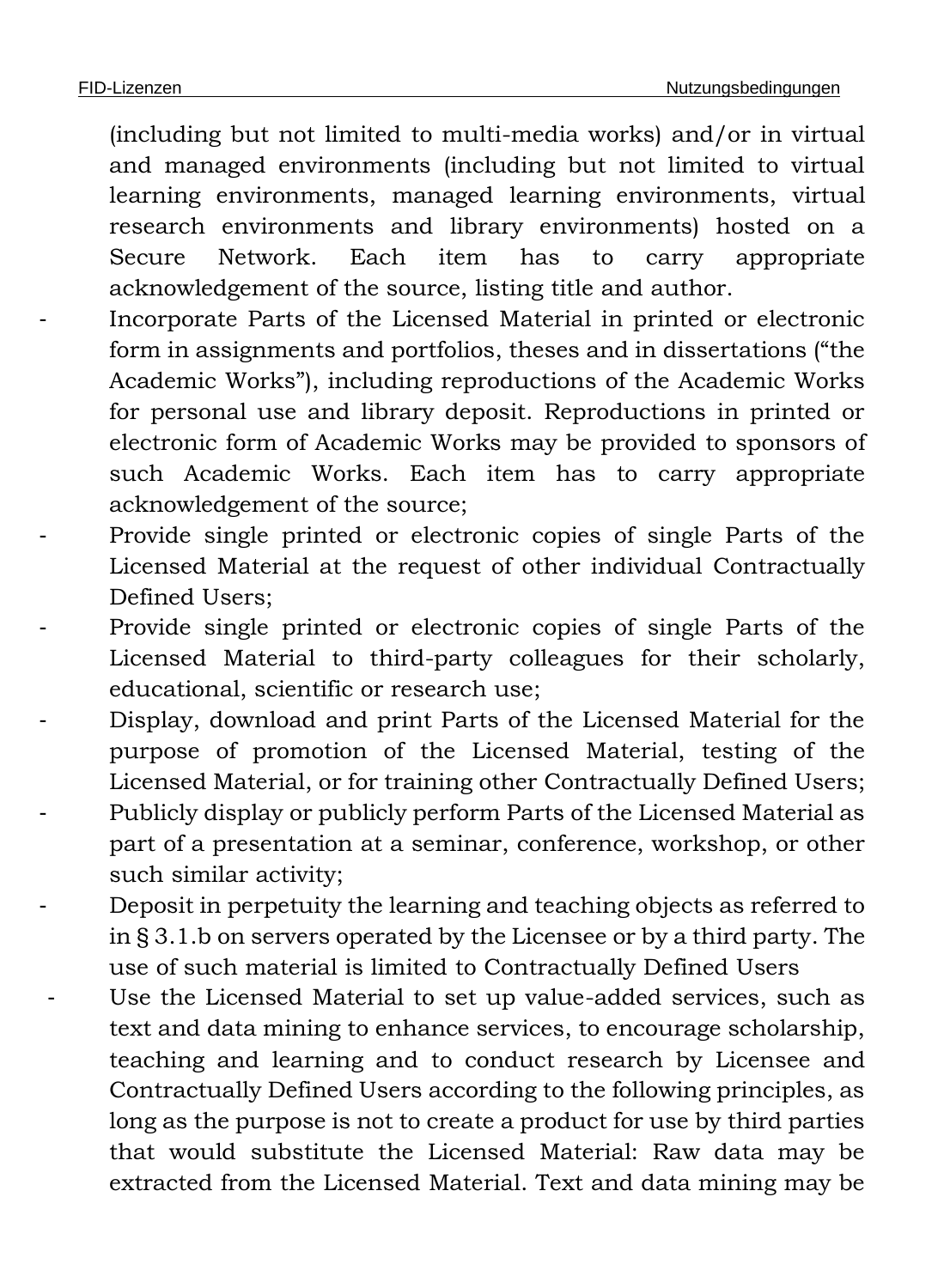performed on the unchanged Licensed Material or on extracted data (including but not limited to reproducing, storing, adapting, assembling large collections or extracting substantial portions of data and analysing them). The raw data is research data and may be stored, published and distributed in any medium or form under any license in order to ensure reproducibility and sustainability, as long as the Licensed Material cannot be reconstructed in its original, human readable form.

- g. Course packs in non-electronic, non-print perceptible form, such as Braille, may also be offered to Contractually Defined Users;
- h. In case of technical breakdowns (including but not limited to downtimes of the Publisher's Platform or to incorrect administered IP ranges) provide Licensee, Institutions or Contractually Defined Users with electronic copies of single Parts of the Licensed Material.
- i. Fulfill requests from other libraries for Licensed Material, a practice commonly called Interlibrary Loan. The Licensee agrees to fulfill such requests in accordance with German copyright law (Act on Copyright and Related Rights, Urheberrechtsgesetz – UrhG, as amended by the Act of September 01, 2017), in particular § 60e UrhG.
- j. Commission a third party with support for any permission stated in this Licence Agreement.

## **§ 4 [deleted]**

## **§ 5 Restrictions**

- 1. Save as provided herein, Licensee, Institutions and the Contractually Defined Users may not:
	- a. Sell or resell the Licensed Material unless the Licensee, an Institution or the Contractually Defined User has been granted prior written consent by the Publisher to do so;
	- b. Remove, obscure or modify copyright notices, text or Source acknowledgment or other means of identification or disclaimers as they appear;
	- c. Alter, adapt or modify the Licensed Material, except to the extent